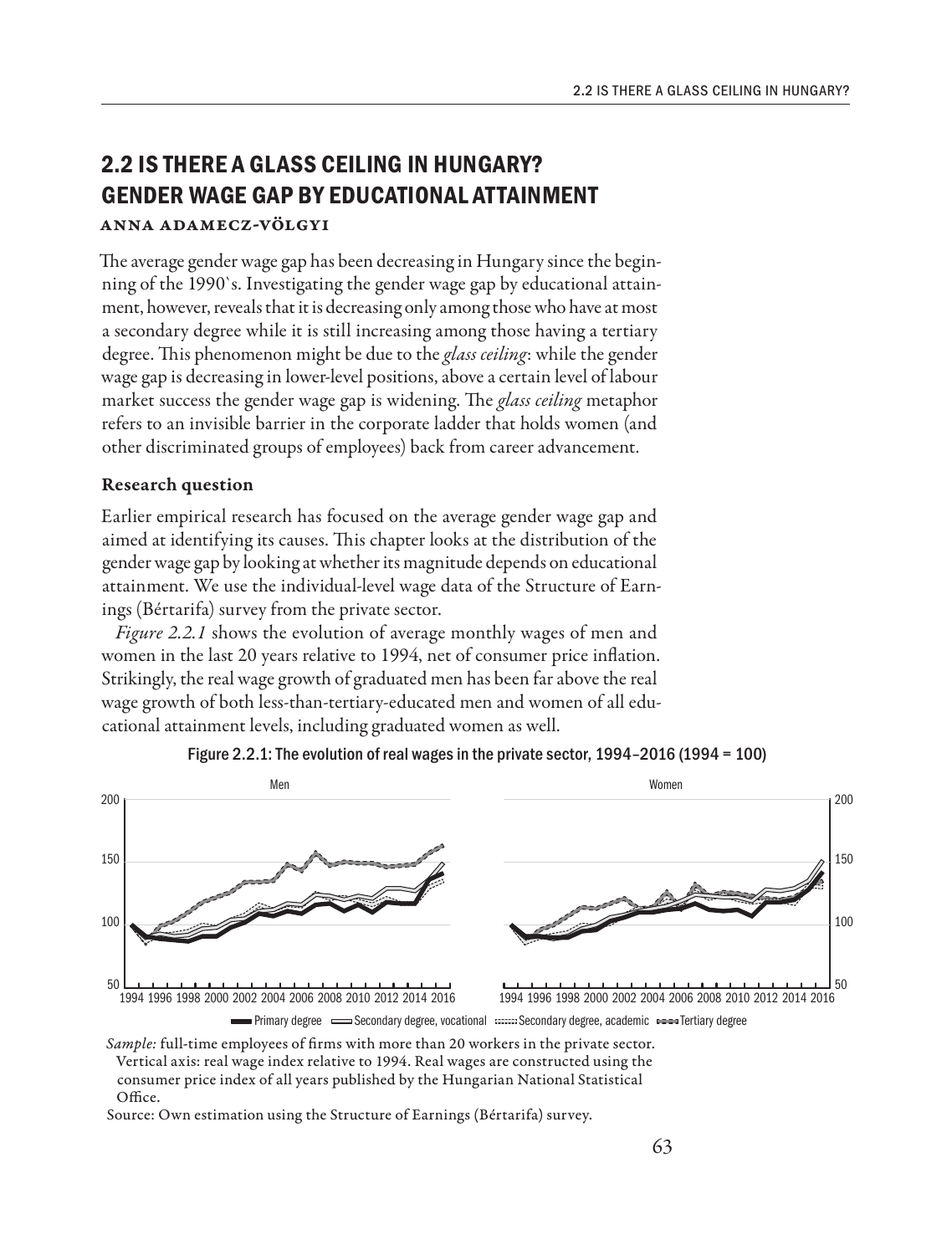Wage differences among genders might occur as a result of women being more likely to work in occupations or at companies that offer lower wages on average to everybody. Thus, in the next section, we are looking at the evolution of the gender wage gap net of the effects of women and men working in positions and companies that are different in terms of their labour market returns. This *conditional gender wage* gap is considered as the upper limit of labour market discrimination.

#### Conditional gender wage gap by educational attainment

We estimate the conditional gender wage gap using Mincerian wage models. Based on *Pendakur–Woodcock* (2010), we are investigating within-firm wage gaps that capture wage differences of men and women working at the same firms, in the same positions, who are of the same age and have the same level of educational attainment.<sup>1</sup> The effect of age is modelled using a second-degree polynomial while positions are coded using 4-digit occupation (FEOR) categories. We are also controlling for whether individuals are new entrants at the firm, and, for the difference between the share of graduated women and men within occupations and sectors as a proxy for the increasing relative supply of graduated women over time. We estimate separate equations in all years between 1994 and 2016, and, our dependent variable is the natural logarithm of gross nominal monthly wages.

Our results show that the conditional gender wage gap has decreased among those holding primary or secondary degrees, while it has been steadily increasing among college and university graduates (*Figure 2.2.2*)*.* There is a particularly large improvement among those having at most a primary degree, mostly due to the fact that the minimum wage has been raised several time in this period.





1 Estimating within-sector wage gaps instead of withinfirm wage gaps gives very similar results and leads to the same conclusion.

*Sample:* full-time employees of firms with more than 20 workers in the private sector. The plotted coefficients are estimated in Mincerian wage models by linear regressions each year, and are derived using the interaction term of gender and